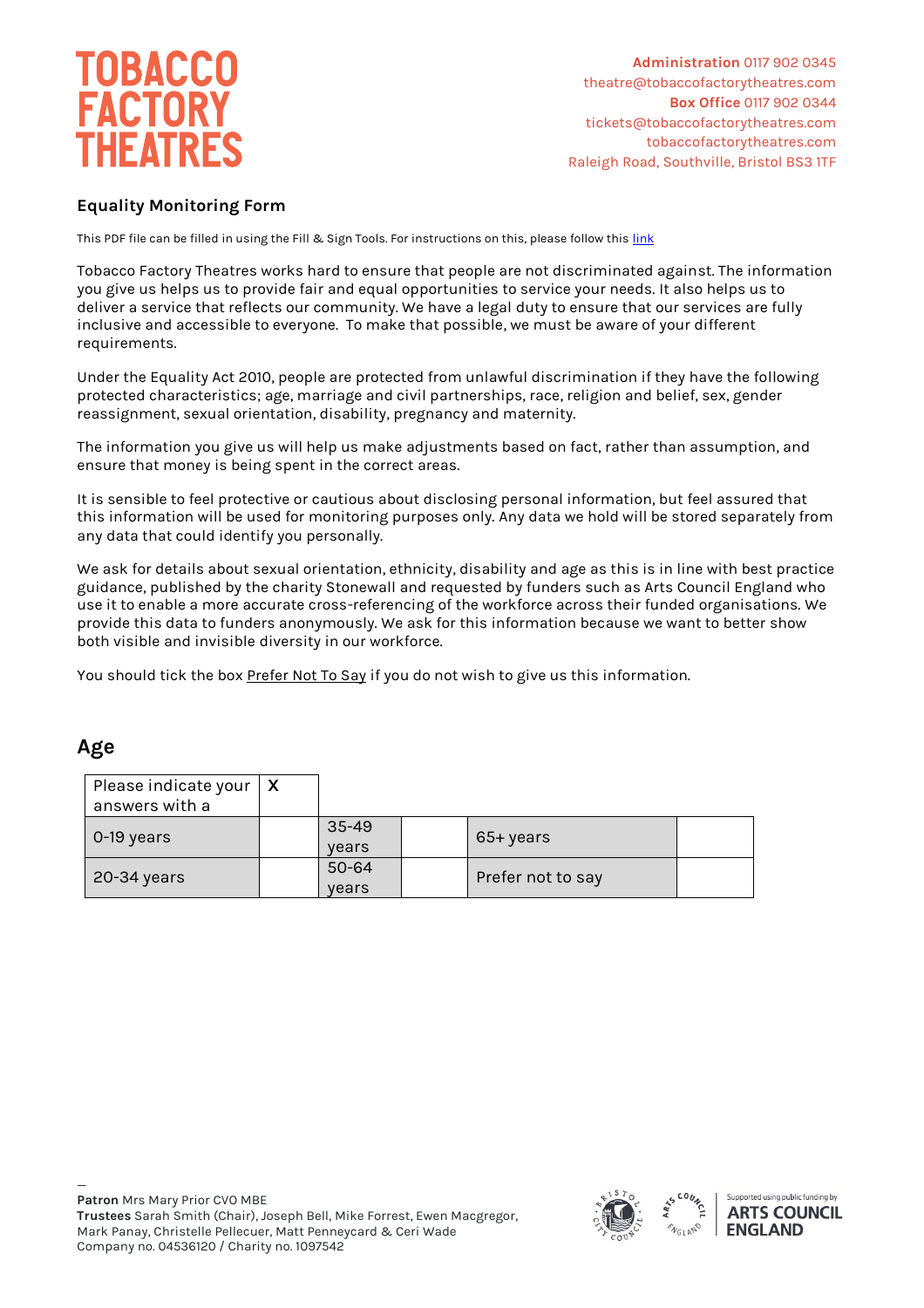### **Gender**

(This is inclusive of all genders, for example female, male, agender, non-binary, genderqueer or any other)

Please complete this sentence. I would describe myself as:



Is this the gender you were assigned at birth?

| Yes<br>No | Prefer not to say |  |
|-----------|-------------------|--|
|-----------|-------------------|--|

# **Ethnicity**

Please complete this sentence. I would describe myself as

| Prefer not to say |  |
|-------------------|--|
|                   |  |

For the purposes of reporting, we would also ask that you fill in the categories below.

(Please mark with an X as appropriate - you can mark more than one)

| <b>Black</b>                      |  |  |  |
|-----------------------------------|--|--|--|
| African                           |  |  |  |
| Caribbean                         |  |  |  |
| <b>British</b>                    |  |  |  |
| None of the above please specify: |  |  |  |
| East Asian/ South East Asian      |  |  |  |
| <b>British</b>                    |  |  |  |
| Chinese                           |  |  |  |
| Japanese                          |  |  |  |
| Korean                            |  |  |  |
| None of the above please specify: |  |  |  |

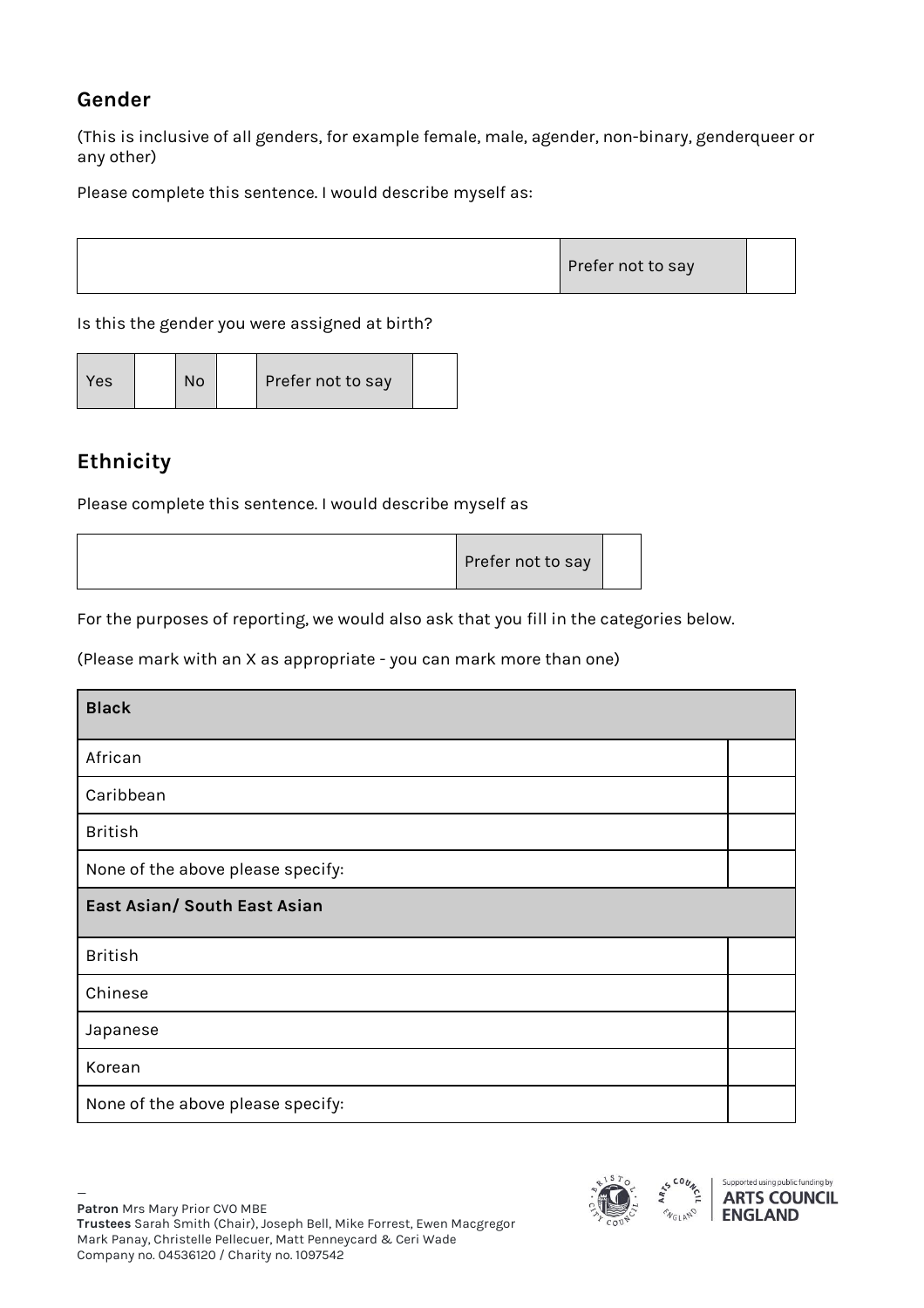| <b>Middle Eastern North African</b>               |  |
|---------------------------------------------------|--|
| Arab                                              |  |
| <b>British</b>                                    |  |
| None of the above please specify:                 |  |
| Mixed/ Mixed British                              |  |
| <b>Black African &amp; White</b>                  |  |
| <b>Black British &amp; White</b>                  |  |
| <b>Black Carribean &amp; White</b>                |  |
| East Asian & White                                |  |
| South Asian & White                               |  |
| None of the above please specify:                 |  |
| <b>South Asian</b>                                |  |
| <b>British</b>                                    |  |
| Bangladeshi                                       |  |
| Indian                                            |  |
| Pakistani                                         |  |
| None of the above please specify:                 |  |
| White                                             |  |
| <b>British</b>                                    |  |
| English                                           |  |
| Irish                                             |  |
| <b>Irish Traveler</b>                             |  |
| Northern Irish                                    |  |
| Roma / Romani / Roma Traveller / Romani Traveller |  |
| Scottish                                          |  |
| Welsh                                             |  |
| None of the above please specify:                 |  |



Supported using public funding by **ARTS COUNCIL**<br>ENGLAND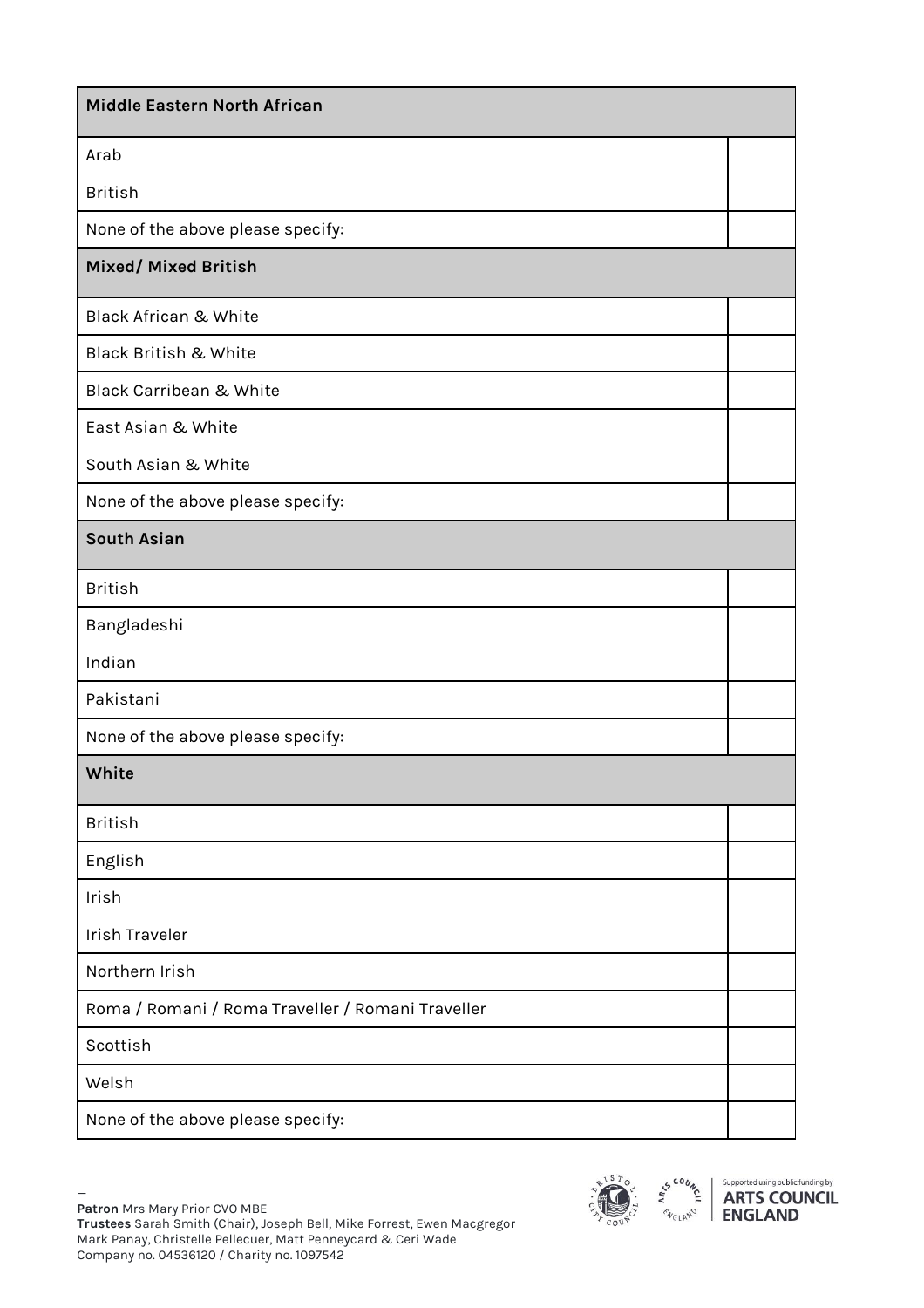If none of the above options on this form, please specify:

# **Religion or Belief**

| <b>None</b>  | <b>Buddhism</b>   |  |
|--------------|-------------------|--|
| Christianity | Sikhism           |  |
| <b>Islam</b> | Other             |  |
| Judaism      | Prefer not to say |  |

#### **Relationship status**

| Married or Civil Partnership/ Separated | Single/widowed/divorced |  |
|-----------------------------------------|-------------------------|--|
| Live with partner/Other                 | Prefer not to say       |  |

#### **Sexual orientation**

Sexual Orientation (this is inclusive of all sexualities, for example lesbian, gay, bisexual, pansexual, asexual, queer, questioning, straight)

I would describe myself as:

### **Pregnancy and Maternity**

*(The Equality Act 2010 protects women who are pregnant or have given birth within a 26 week period.)*

| Are you known to be pregnant at this time?             |  |
|--------------------------------------------------------|--|
| Have you recently given birth? (within 26 week period) |  |
| Prefer not to say                                      |  |

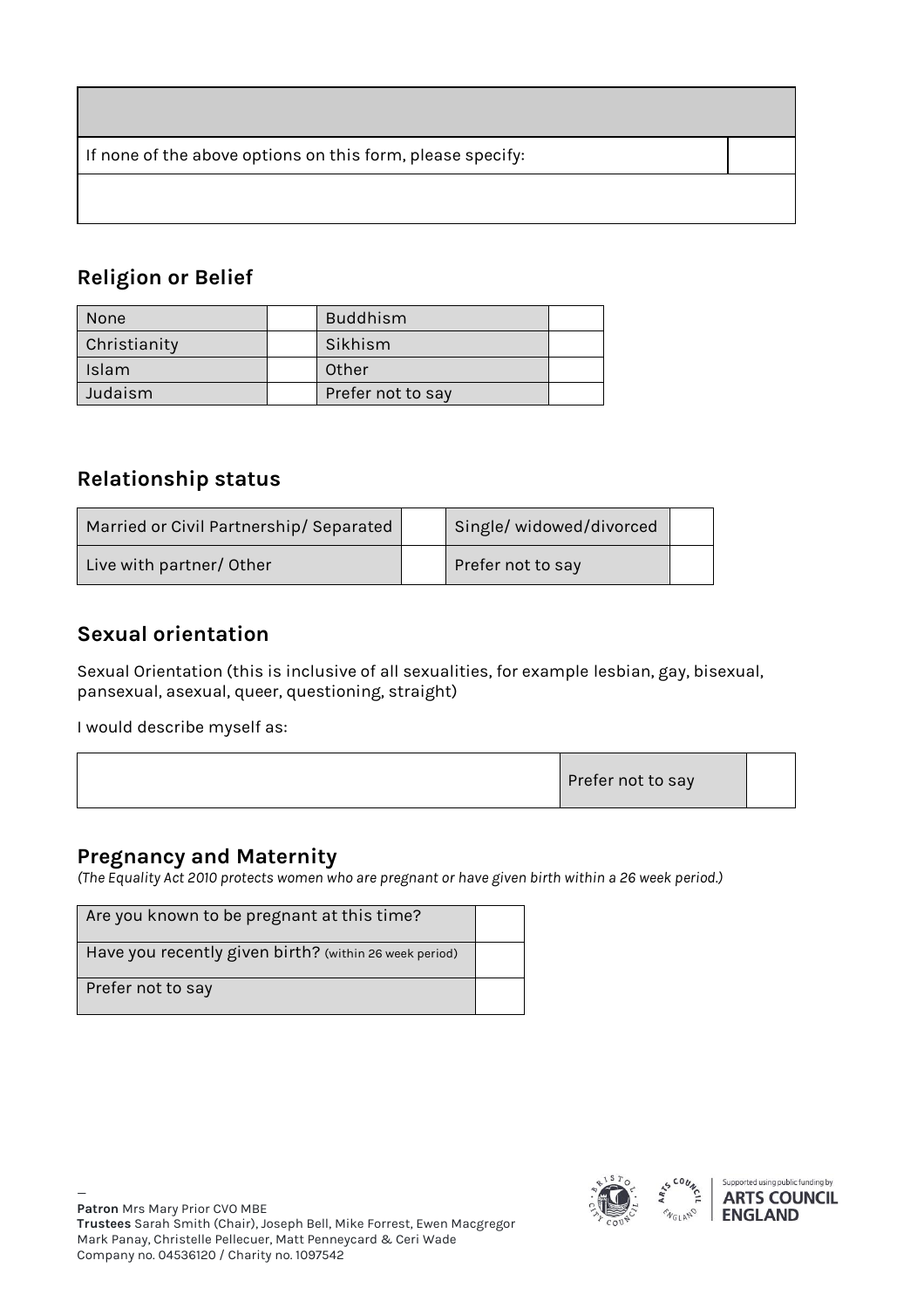### **Do you consider yourself to have a disability?**

*(The Equality Act 2010 state a person has a disability if they have a physical or mental impairment which has a long term (12 month period) or substantial adverse effects on their ability to carry out day to day activities.)*

| <b>Yes</b> | No |  | Prefer not to say |  |
|------------|----|--|-------------------|--|
|------------|----|--|-------------------|--|

Please let us know if there are reasonable adjustments we need to consider making if you are invited to interview for this post for example access to interview rooms, alternative equipment etc

\_\_\_\_\_\_\_\_\_\_\_\_\_\_\_\_\_\_\_\_\_\_\_\_\_\_\_\_\_\_\_\_\_\_\_\_\_\_

## **Socio-economic Background**

(this is often defined as working class, middle class, upper class but please don't feel limited by these definitions.)

I would describe myself as:

| Prefer not to say |  |  |
|-------------------|--|--|
|-------------------|--|--|

\_\_\_\_\_\_\_\_\_\_\_\_\_\_\_\_\_\_\_\_\_\_\_\_\_\_\_\_\_\_\_\_\_\_\_\_\_\_\_\_\_\_\_\_\_\_\_\_\_\_\_\_\_\_\_\_\_\_\_\_

\_\_\_\_\_\_\_\_\_\_\_\_\_\_\_\_\_\_\_\_\_\_\_\_\_\_\_\_\_\_\_\_\_\_\_\_\_\_\_\_\_\_\_\_\_\_\_\_\_\_\_\_\_\_\_\_\_\_\_\_

\_\_\_\_\_\_\_\_\_\_\_\_\_\_\_\_\_\_\_\_\_\_\_\_\_\_\_\_\_\_\_\_\_\_\_\_\_\_\_\_\_\_\_\_\_\_\_\_\_\_\_\_\_\_\_\_\_\_\_\_

#### **How would you travel to us?**

(Please select method used most)

#### **How did you hear about this opportunity?**